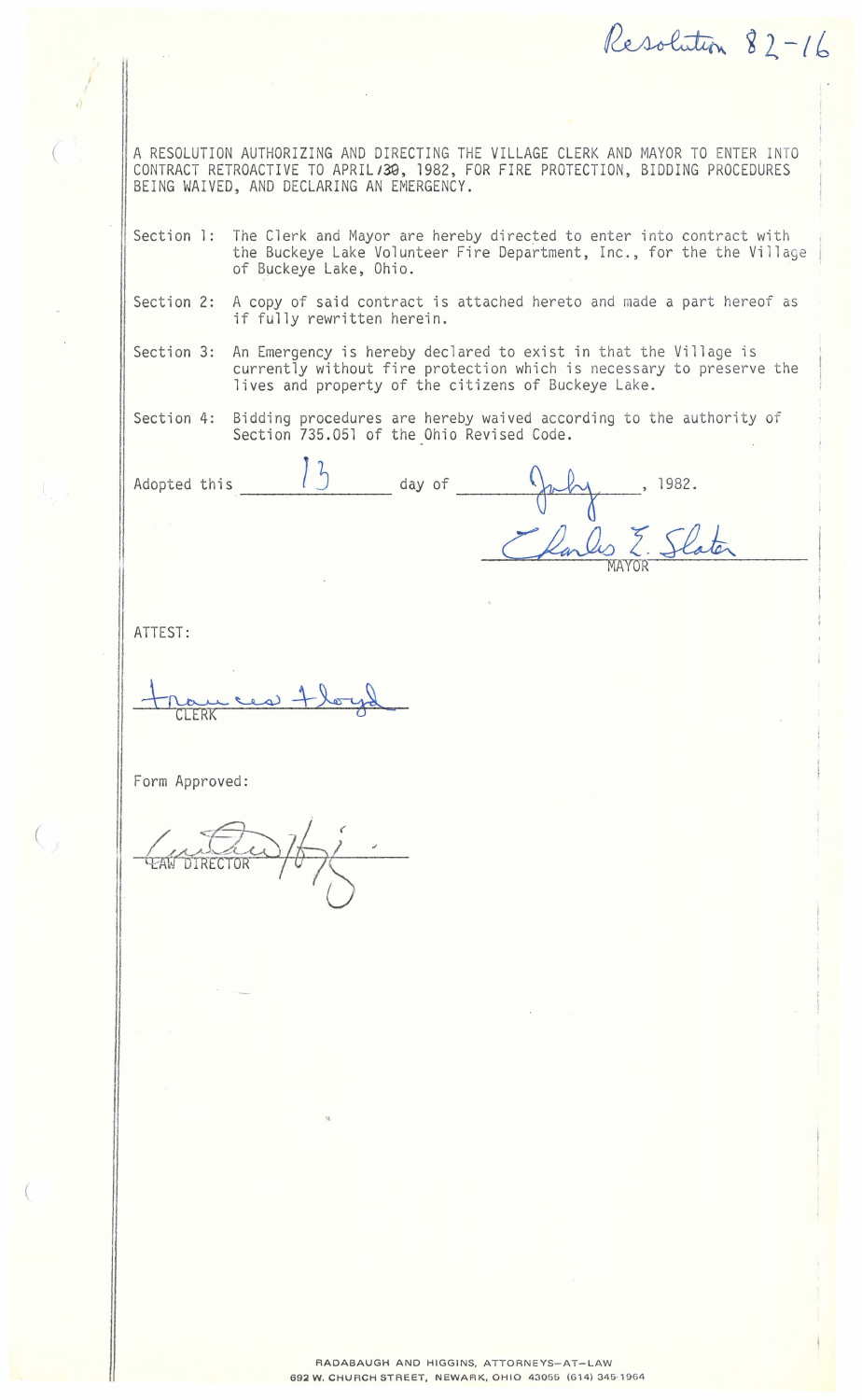This AGREEMENT, entered into this 1st day April, 1982, by and between the VILLAGE of BUCKEYE LAKE, Licking County, Ohio, hereinafter called the First Party, and the BUCKEYE LAKE VOLUNTEER FIRE DEPARTMENT, INC., hereinafter called the Second Party.

## WITNESSETH

That WHEREAS, First Party is desirous of obtaining fire and emergency squad protection for residents thereof and property located therein, and has a 1978 FMC pumper and other fire fighting equipment, and

WHEREAS, Second Party owns a firehouse, various pieces of fire fighting apparatus Jgether with an emergency squad and medic unit,

Now, therefore be it agreed by and between all parties hereto that in consideration of the sum of FIFTEEN THOUSAND DOLLARS (\$15,000.00) for the period of April 1, 1982 thru December 31, 1982 to be paid by the end of each month in One Thousand Six Hundred Sixty Six Dollars and 66/100 (\$1,666.66) payments with the first payment being One Thousand Six Hundred Sixty Six Dollars and 72/100 (\$1,666.72). First Party agrees to allow it's FMC Pumper Truck and various equipment to be used by Second Party in and about the territory of First Party and also throughtout jurisdiction of the Second Party. Second Party also agrees to operate First Party's FMC Pumper and all equipment owned by Second Party in and about the territory of the First Party.

*(*  It is mutually understood and agreed that in no case shall the Second Party be liable in damages to said Village of Buckeye Lake, or any of it's inhabitants for failure to answer any fire or emergency call, or for lack of speed in answering any such call, or for any inadequacy of equipment, negligent operation of apparatus, failure to extinguish any fire, or for any cause whatsoever growing out of this agreement or use of the fire and emergency equipment and- the personnel of the said Second Party.

This Contract shall be for a term of nine (9) months, commencing on the 1st day of